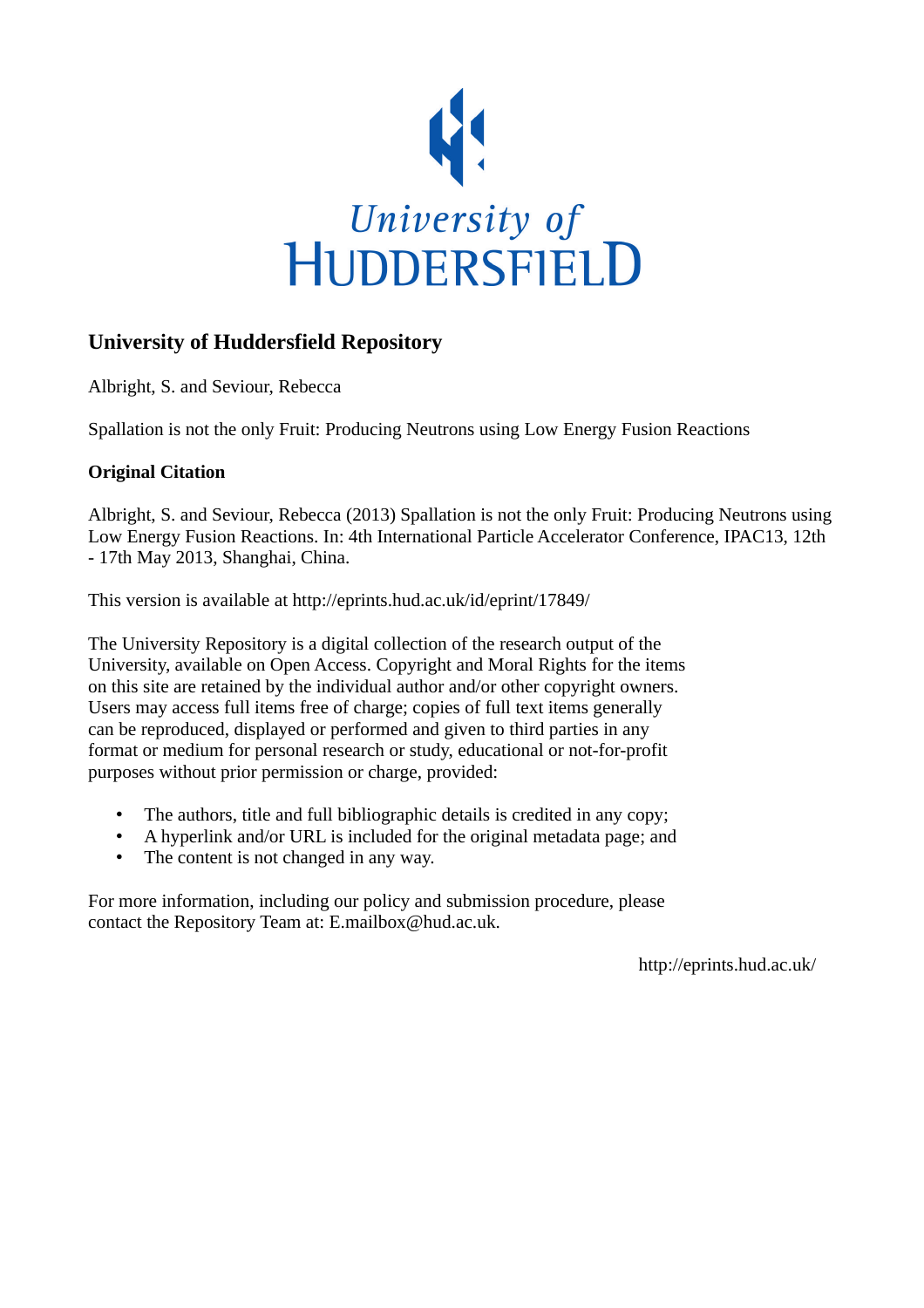# SPALLATION IS NOT THE ONLY FRUIT: LOW ENERGY FUSION AS A SOURCE OF NEUTRONS

S. Albright, Universiy of Huddersfield, UK R. Seviour, Universiy of Huddersfield, UK, and Lund University, Sweden

#### *Abstract*

Commercially there is a growing interest in applications of neutrons. Currently the majority of neutron sources are based at research institutions from either reactors or spallation sources. Smaller portable sources contain either fissile isotope or sealed fusors are available, although they either use or produce tritium, or other long lived decay products. As an alternative to the large facilities and the radio-toxicology of current portable sources research is being performed with an aim to produce a fusion based neutron source with neither of these concerns. We show that MCNPX is able to accurately reproduce  $(p, n)$  reactions for a number of light elements. Simulations of low energy proton reactions with light nuclei simulated with MCNPX and Geant4 are compared with experiment.

### INTRODUCTION

Reactor based fission sources have been used for many years but the cost, infrastructure, and geographical footprint associated with building and maintaining nuclear reactors are very high, making then unsuitable for industrial applications. These same issues apply to spallation sources for the creation of neutrons.

Fusion based neutron sources operate by accelerating (at low energies) either protons or deuterons into a target material with  $1 < Z < 20$ . The precise energy required for the particle beam depends upon the target being used. Fusion sources can be constructed with massively lower costs than either fission or spallation facilities and also benefit from producing almost mono-chromatic neutrons. The most common fusion reaction used for neutron sources is the  $T(d, n)^4$  *He* reaction, where deuterons are accelerated by 140KeV into a tritium target producing 14MeV neutrons.

Commercial sealed tube neutron sources are available, such as the ING-013 [1], using either the  $D(d, n)^3He$ or  $T(d, n)^4$  He reaction to produce neutrons. Theoretically any fusion reaction with 2 end products, like the  $T(d, n)^4$ He reaction, will produce a monochromatic neutron beam however the design of the source, and the projectile energy, can cause a spread in the neutron energy.

Commercial sealed tubes can produce >  $10^9$ ns<sup>-1</sup> and have the advantage that once the generator is off no neutrons are produced. The problem with both the  $D(d, n)$  and  $T(d, n)$  reactions is that they either use, or produce, tritium. Tritium is a beta emitter and as a hydrogen isotope can easily enter the water table and atmosphere. Tritium is subject to quite stringent legislation under, amongst others, The Ionising Radiations Regulations 1999 (IRR'99) [2] and the High-activity Sealed Sources and Orphan Sources Regula-

tions 2005 (HASSOSR'05) [3]. Problems with sealed tube sources are exacerbated by target ablation which reduces tube lifetime to hours for high-through put applications.

As an alternative to deuterium and tritium targets it is possible to use heavier elements such as  $Li$ ,  $Be$  or  $O$ . Using the correct element removes the risk of producing tritium and removes the need for sealed tubes. Removing the need for sealed systems means that when a target has degraded too far it can be replaced without any other alterations being made to the system. By considering the effect of target thickness and beam energy on the neutron spectrum it will be possible to develop a combination with the peak in the neutron spectrum at the desired energy. This paper investigates neutron production via low energy proton/deuteron induced reactions which neither use nor produce tritium, these reactions would have fewer issues with the IRR'99 and the HASSOSR'05, whilst the low-energy would enable relatively cheap systems, with low geographical foot prints, infrastructure and longer lifetimes.

The ideal source should be monochromatic, pulsed, with tunable energy, which retains flux levels possible in a thick target. Development of alternative neutron sources would greatly expand the availability of neutrons to a wide range of applications (mining, medical, security). One such example that would greatly benefit from more widely available neutron sources is security screening of cargo. The traditional detection methods are limited and as threats increase more reliable technology is required, a recent study [4] found that operators missed 20% of potentially dangerous objects.

#### SIMULATIONS

Ratcliffe et al [5] showed that Geant4 was not able to reproduce low energy  $(p, n)$  reactions with the currently available models and so the decision was taken to use MCNPX. MCNPX is a versatile, general-purpose, Monte Carlo radiation transport code for modelling the interaction of radiation with target materials, the code treats an arbitrary configuration of materials in geometric cells. Pointwise cross-section data typically are used, although groupwise data is available. For neutrons, all reactions given in a particular cross-section evaluation (such as ENDF/B-VII) [6] are accounted for. Thermal neutrons are described by both the free gas and  $S(\alpha, \beta)$  models [7]. MCNPX contains numerous flexible tallies: surface current/flux, volume flux (track length), point or ring detectors, particle heating, fission heating, pulse height tally for energy or charge deposition, mesh tallies, and radiography tallies.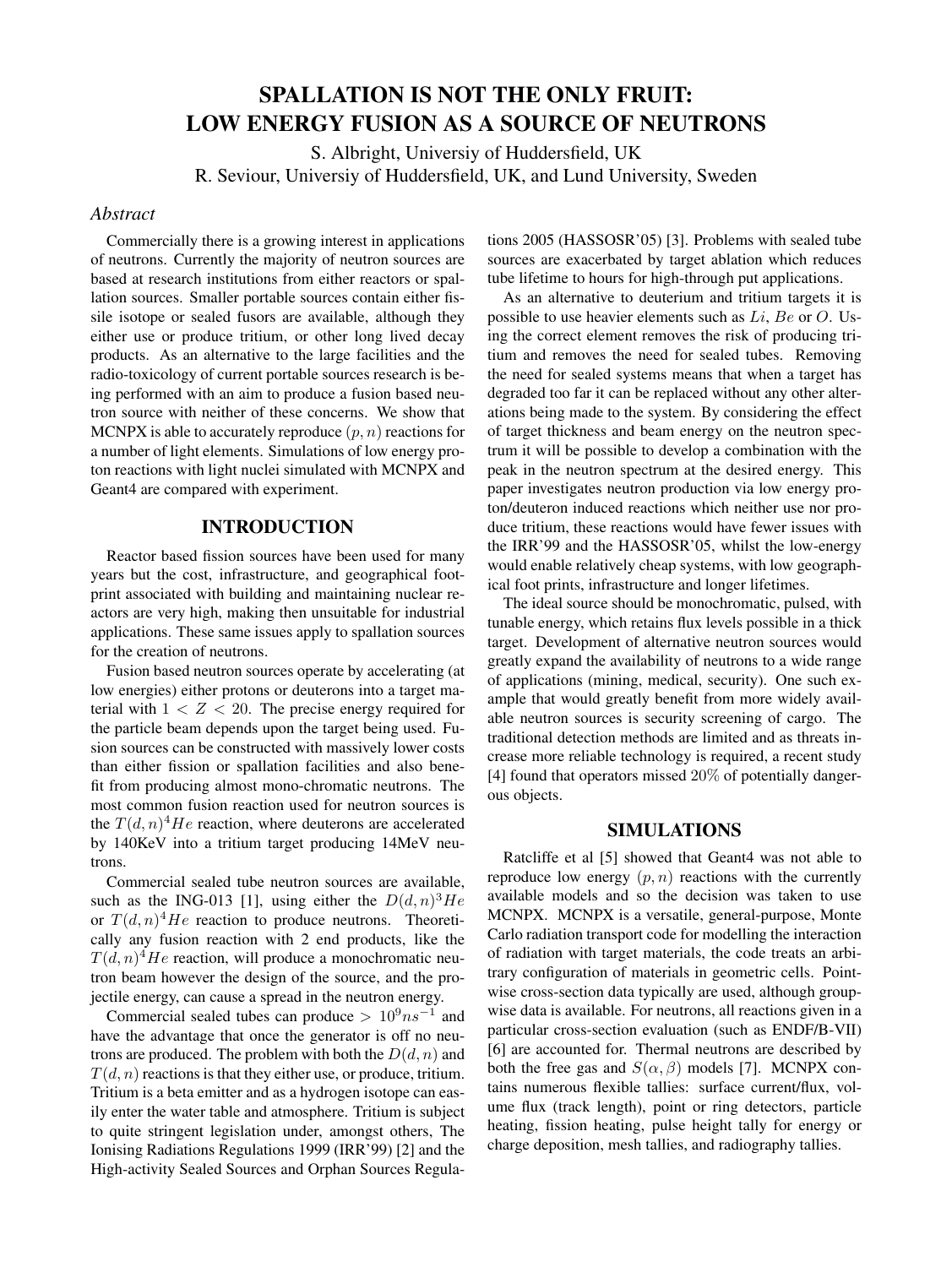MCNPX is being used to simulate neutron production via proton/target fusion reactions. Initial simulations are being performed using the simplified case of a cylinder in a vacuum within a tally volume to provide energy and angular distribution of the produced particles.

#### *Neutron Production*

The  $(p, n)$  reactions can produce neutrons through two distinct channels, compound nucleus and direct production. Compound nucleus production involves the projectile and target fusing resulting in an excited state which then relaxes through the emission of a neutron. Direct production involves projectiles at higher energies stimulating the emission of a neutron without the formation of a compound nucleus. For a fusion based neutron source it is desirable to remain in an energy regime where direct production is not a factor.

In the simplest approximation a  $(p, n)$  reaction will produce a perfectly mono-chromatic neutron beam where the neutron energy  $E_n$  is given by:

$$
E_n = \frac{Q + E_p}{M_{CN}} M_{DN} \tag{1}
$$

Where  $Q$  is the mass-energy difference between the initial and final state,  $E_p$  is the proton energy,  $M_{CN}$  is the mass of the compound nucleus and  $M_{DN}$  is the mass of the decay nucleus. In practice even for a perfectly monoenergetic proton beam the neutron beam is still not perfectly mono-chromatic for a number of reasons most significantly the Fermi motion of nucleons acts to broaden the peak as well as the existence of meta-stable states and additional decay channels which can introduce lower energy peaks.

Verification work was performed using the  $^{7}Li(p, n)$  reaction as there is a substantial amount of literature available for it, specifically the Liskien and Paulsen data set [8] which has been compiled into a look up table for use in MCNPX. Comparison of the angular distribution (Figure 1) and neutron spectrum (Figure 2) for this reaction showed good agreement between experiment and simulation and therefore we were confident that in at least some cases the  $(p, n)$  reaction could be accurately simulated.

Having verified that a degree of accuracy was possible alternative targets were investigated, not all elements are available in the ENDF libraries used by MCNPX and so the elements available for simulation were limited. The TENDL libraries [9] are able to provide data for those elements not available through ENDF however these are also not completely reliable. At present only materials for which there is experimental data available for comparison can be simulated however this still provides ample opportunity for investigating the applicability of some targets to PFNA.

Simulations of  $(p, n)$  reactions have been performed with a range of beam energies and target thicknesses for several target materials. The neutron flux and spectrum for



Figure 1: The simulated (blue line) and experimental (red points) angular distribution of neutrons in the  $^{7}Li(p, n)$  reaction where  $180^\circ$  is the straight through direction.



Figure 2: The simulated (red line) and experimental (blue line) neutron spectrum from the  $^{7}Li(p, n)$  reaction.

 $^{9}Be(p, n)$  and  $^{26}Mg(p, n)$  are discussed with the effects of both beam energy and target thickness demonstrated.

The  ${}^{9}Be(p, n)$  reaction shows multiple energy peaks rapidly emerging as  $E_p$  is increased, as can be seen in Fig. 3, this is most likely due to the production of additional ejectiles and/or meta-stable states. Unlike  ${}^{9}Be$  the spectrum from  $^{26}Mg$  (Fig. 4) maintains monochromaticity upto much higher proton energies and higher neutron energies, specifically where  $E_n \approx 3MeV$  for <sup>26</sup> $Mg(p, n)$ shows a fairly narrow spectrum there are multiple peaks present in the  ${}^{9}Be(p, n)$  spectrum.

Whilst increasing the beam energy can be seen to affect both the flux and spectrum of the neutrons produced in fusion reactions the effect of target thickness must also be considered. A constant beam energy onto a target of varying thickness shows the dependence of spectrum and multiplicity on target thickness. Figure 5 shows the neutron energy spectra for a magnesium target of varying thickness under an 8MeV proton beam. As can be seen in Figure 5 increasing target thickness has two effects, up to a certain thickness (for  $Mg$  between  $150\&300\mu m$ ) the total neutron flux increases to a maximum and as the thickness increases the neutrons become moderated as they propagate through the target and the low energy end of the spectrum increases. In the extreme case of  $1000 \mu m$  of  $Mg$  becomes the dominant part of the spectrum. The effect of target thickness